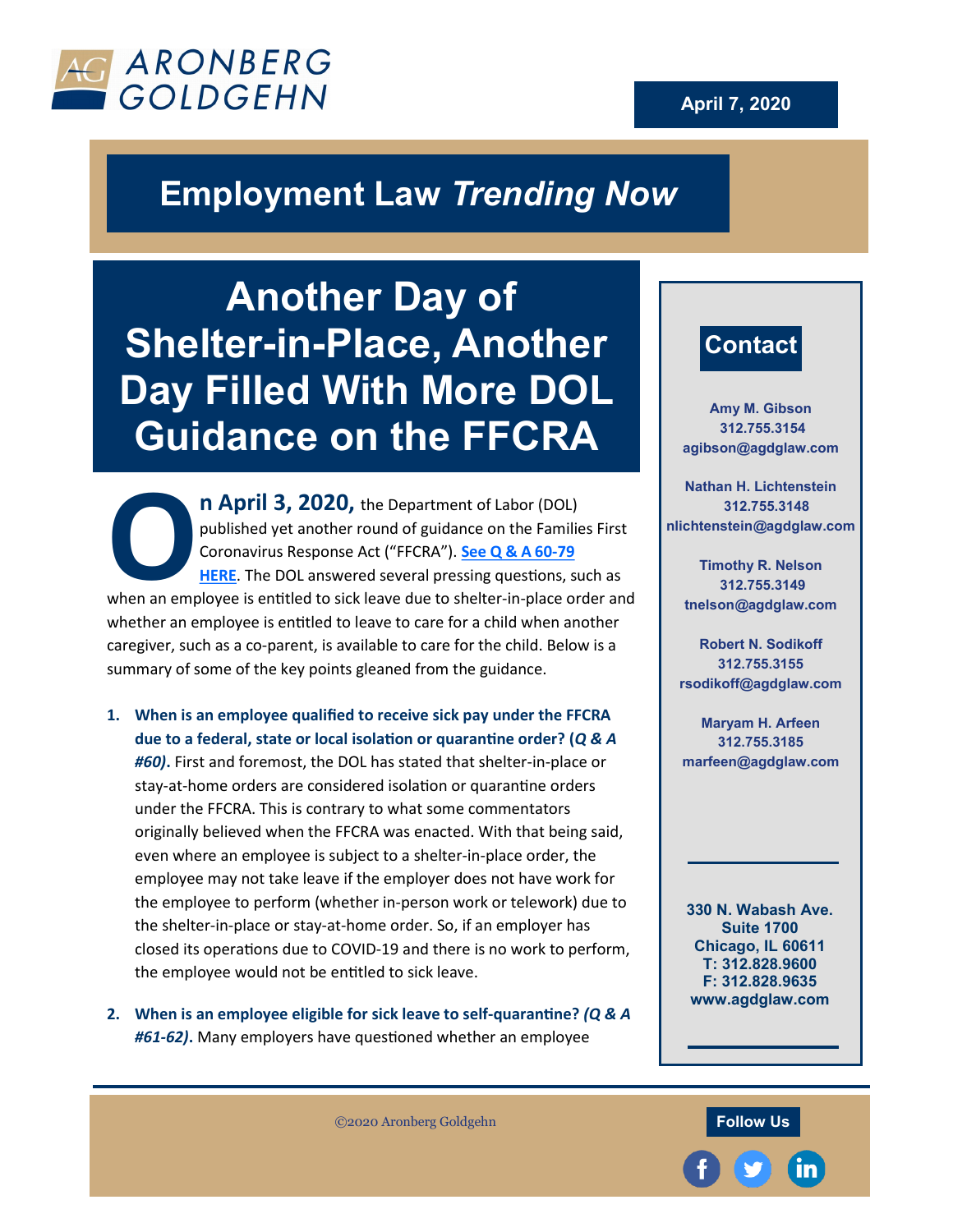## **Employment Law** *Trending Now*

actually needs a recommendation from a healthcare provider to self-quarantine to be entitled to sick leave, or if simply exhibiting symptoms consistent with COVID-19 without a recommendation is sufficient. The DOL clarified that, in order to be entitled to paid sick leave, the employee must have been directed or recommended to quarantine because of a belief that the employee has COVID-19 or is particularly vulnerable to the virus and, by quarantining, the employee is unable to work or telework. The employee may not take paid sick leave under the FFCRA if they unilaterally decide to self-quarantine for an illness without medical advice, even if they have COVID-19 symptoms.

- **3. Is an employee entitled to sick or FMLA leave under the FFCRA if their child's place of care or childcare provider is not available due to COVID-10 and the employee's spouse is able to care for the child, at least in part?** *(Q & A #69, 20)***.** We have received several questions from employers as to whether they must pay leave benefits to an employee to care for a child when that employee's spouse is also home and can care for the child as well. The DOL guidance suggests that an employee is only entitled to sick or FMLA leave under this circumstance during the time that the employee cannot work or telework because they are actually caring for a child. To the extent parents, or other caretakers, care for the child at other times, and the employee is able to work or telework during those times, the employee would not be entitled to leave. During the periods of time when the employee is caring for the child and cannot work, the DOL suggests that intermittent sick or FMLA leave might be appropriate. Note, however, that the FFCRA does not require intermittent leave, but such leave may be permitted where agreed to by the employee and employer.
- **4. What is a "place of care" or "childcare provider" for purposes of determining an employee's eligibility for sick or FMLA leave to care for a child whose place of care or childcare provider is unavailable due to COVID-19?** *(Q & A #67-68***).** A "place of care" is a physical location in which care is provided for an employee's child, such as day care facilities, preschools, before and after school care programs, schools, homes, summer camps, summer enrichment programs, and respite care programs. A "child care provider" is someone who cares for an employee's child, such as nannies, au pairs and babysitters. It also includes individuals who provide child care at no cost and without a license on a regular basis; for example, grandparents, aunts, uncles or neighbors.
- **5. May an employee take sick leave under the FFCRA to care for a child other than the employee's child?** *(Q & A #71)***.** Maybe. While the employee would not qualify for sick leave to care for a child whose school or place of care is closed due to COVID-19 (because the child is not the employee's son or daughter), the employee could qualify for sick leave if the child is subject to federal, state or local isolation or quarantine order, or recommendation to self-quarantine by a healthcare provider, and the employee cannot work or telework as a result of providing care.
- **6. Similarly, may an employee take FMLA leave under the FFCRA to care for a child other than the employee's child?** *(Q & A #72)***.** No. The sole basis for eligibility for FMLA leave under the FFCRA is to care for a child – defined as a son or daughter – whose school or place of care is closed due to COVID-19. If a child is not an employee's son or daughter, the employee would not qualify.

©2020 Aronberg Goldgehn. All rights reserved. The above material is intended for general information and promotional purposes , and should not be relied on or construed as professional advice. Under the Illinois Rules of Professional Conduct, the above information may be considered advertising material. The transmission of this information is not intended to create, and receipt of it does not create, a lawyer -client relationship.